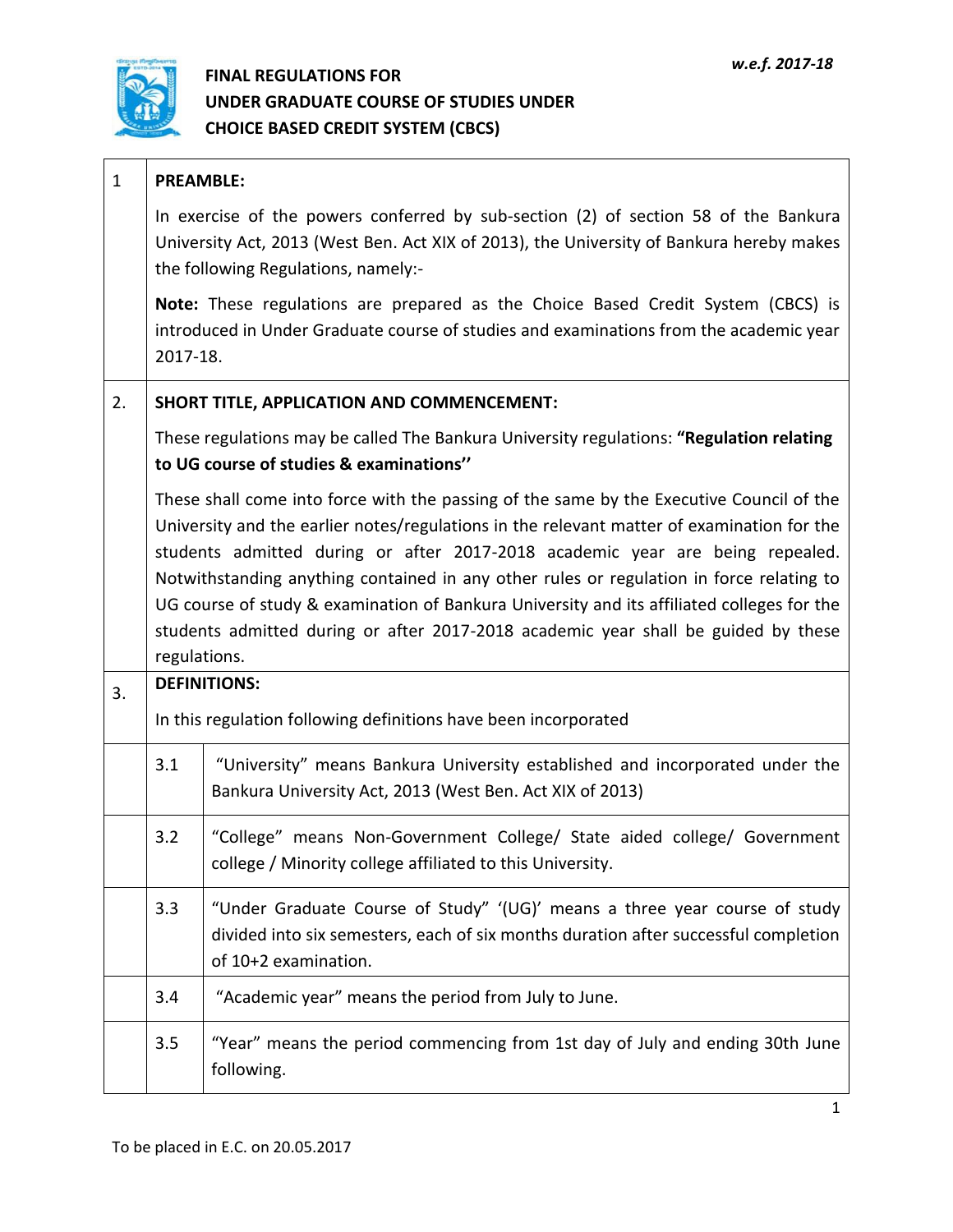

| 3.6  | "Semester" means a period of six months beginning from July to December and<br>January to June of each academic year containing at least 90 actual teaching days.                                                                                                                                                                           |
|------|---------------------------------------------------------------------------------------------------------------------------------------------------------------------------------------------------------------------------------------------------------------------------------------------------------------------------------------------|
| 3.7  | "Credit" means the unit by which the course work is measured. It is equivalent to<br>one hour of teaching (Lecture or Tutorial) or two hours of Practical work/Field<br>work per week.                                                                                                                                                      |
| 3.8  | "Letter Grade" means an index of the performance of students in a said course.<br>Grades are allotted by letters O, A+,A,B+,B,C,P and F, and Absent will be stated as<br>'Ab'                                                                                                                                                               |
| 3.9  | "Grade Point" means a numerical weight allotted to each letter grade on a 10<br>point scale.                                                                                                                                                                                                                                                |
| 3.10 | "Credit Point" means the product of grade point and number of credits for a<br>course.                                                                                                                                                                                                                                                      |
| 3.11 | "Semester Grade Point Average (SGPA)" means a measure of performance of a<br>student in a semester. It is the ratio of total credit point secured by a student in<br>various courses registered in a semester and the total course credits taken during<br>that semester. It shall be expressed up to two decimal places.                   |
| 3.12 | "Grade Card or Transcript" means a certificate issued to all registered students<br>after every semester displaying the course details along with SGPA of that<br>semester.                                                                                                                                                                 |
| 3.13 | "Cumulative Grade Point Average (CGPA)" means a measure of cumulative<br>performance of students over all semesters. It is the ratio of total credit points<br>secured by a student in various courses in all semesters and the sum of the total<br>credits of all courses in all semesters. It is also expressed up to two decimal places. |
| 3.14 | "Enroll" means enrollment of a student for appearing at first Semester final<br>examination.                                                                                                                                                                                                                                                |
| 3.15 | "Executive Council" means Executive Council of the Bankura University.                                                                                                                                                                                                                                                                      |
| 3.16 | The Words and Expressions used but not defined shall be interpreted to have the                                                                                                                                                                                                                                                             |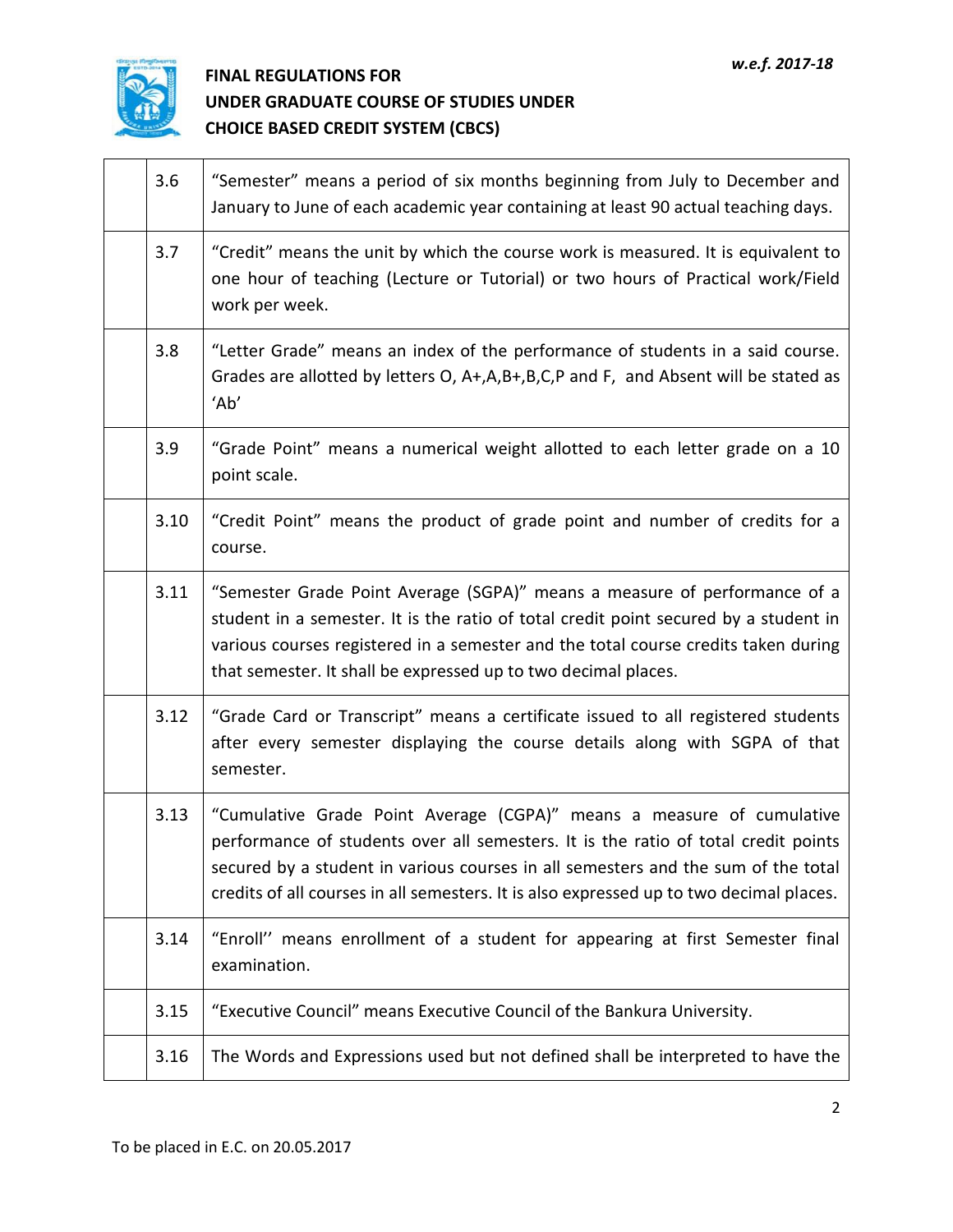

|    |     | same meaning as they have in Bankura University Act. (West Ben. Act XIX of 2013)<br>and Bankura University Statute.                                                                                                                                       |  |  |  |  |  |  |  |
|----|-----|-----------------------------------------------------------------------------------------------------------------------------------------------------------------------------------------------------------------------------------------------------------|--|--|--|--|--|--|--|
| 4. |     | <b>COURSE OF STUDIES:</b>                                                                                                                                                                                                                                 |  |  |  |  |  |  |  |
|    | 4.1 | There shall be two courses of studies leading to BA/BSc/BCom Degree and each<br>course shall be of six semester's duration. One shall be termed as<br>"B.A./B.Sc./B.Com. Honours Degree Course" and the other is "B.A./B.Sc./B.Com.<br>Programme Course". |  |  |  |  |  |  |  |
|    | 4.2 | The admission to UG Degree programs will be governed by the guidelines of the<br>University and the H.E department of Govt. of West Bengal as framed time to<br>time.                                                                                     |  |  |  |  |  |  |  |
|    | 4.3 | A Candidate shall be allowed to pursue any one of the Undergraduate Degree<br>programs of the University (not more than one) at a time.                                                                                                                   |  |  |  |  |  |  |  |
| 5. |     | <b>TYPE OF COURSES:</b>                                                                                                                                                                                                                                   |  |  |  |  |  |  |  |
|    | 5.1 | Core Course (CC) of 6 Credits each:                                                                                                                                                                                                                       |  |  |  |  |  |  |  |
|    |     | A course, which should compulsorily be studied by a candidate as a core<br>requirement is termed as a Core Courses.                                                                                                                                       |  |  |  |  |  |  |  |
|    | 5.2 | Elective Course (EC) of 6 Credits each:                                                                                                                                                                                                                   |  |  |  |  |  |  |  |
|    |     | A course which can be chosen from a pool of courses and which may be very<br>specific or specialized or advanced or supportive to the discipline or which                                                                                                 |  |  |  |  |  |  |  |
|    |     | provides an extended scope or which enables an exposure to some other<br>discipline/ subject/ domain is called an Elective Course.                                                                                                                        |  |  |  |  |  |  |  |
|    |     | Discipline Specific Elective (DSE) Course of 6 Credits each:<br>5.2.1                                                                                                                                                                                     |  |  |  |  |  |  |  |
|    |     | An elective course offered under the main discipline/subject of study is<br>referred to as Discipline Specific Elective.                                                                                                                                  |  |  |  |  |  |  |  |
|    |     | <b>Generic Elective (GE) Course of 6 Credits each:</b><br>5.2.2                                                                                                                                                                                           |  |  |  |  |  |  |  |
|    |     | An elective course chosen from an unrelated discipline/subject is called a<br>Generic Elective. The list provided under this category are suggestive in<br>nature and each university has complete freedom to suggest their own                           |  |  |  |  |  |  |  |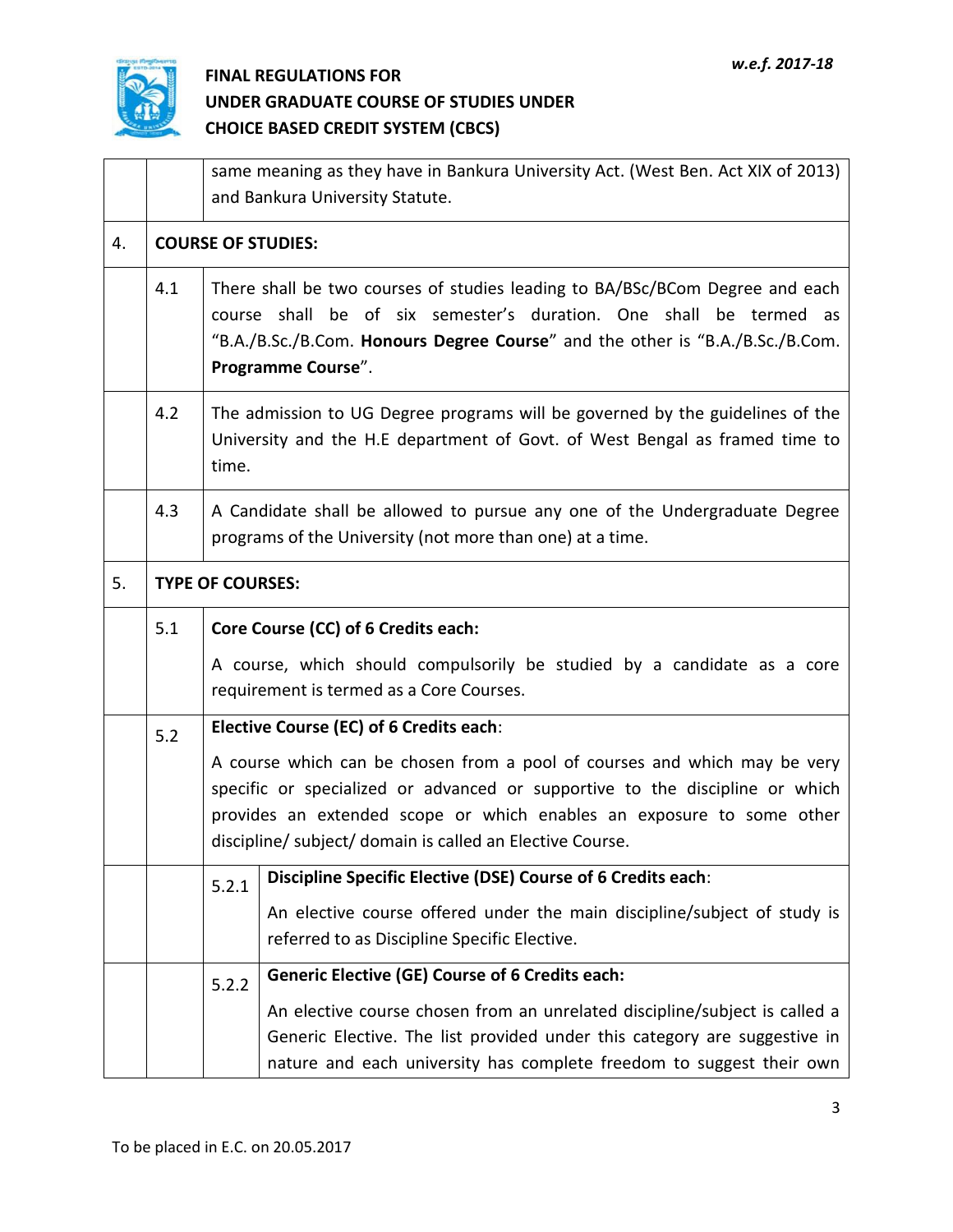

|    |     | papers under this category                                                     |                                                                                                                                                |  |  |  |  |  |  |
|----|-----|--------------------------------------------------------------------------------|------------------------------------------------------------------------------------------------------------------------------------------------|--|--|--|--|--|--|
|    | 5.3 |                                                                                | <b>Ability Enhancement Course (AEC)</b>                                                                                                        |  |  |  |  |  |  |
|    |     | 5.3.1                                                                          | Ability Enhancement Compulsory Course (AECC) of 4/2 Credits:                                                                                   |  |  |  |  |  |  |
|    |     |                                                                                | AECC are the courses based upon the content that leads knowledge                                                                               |  |  |  |  |  |  |
|    |     |                                                                                | Environmental<br>i)<br><b>Studies</b><br>(4)<br>Credits)<br>enhancement<br>and<br>ii)                                                          |  |  |  |  |  |  |
|    |     |                                                                                | English/Hindi/Modern Indian Language (MIL) communication (2 Credits).<br>These are mandatory for all disciplines.                              |  |  |  |  |  |  |
|    |     |                                                                                |                                                                                                                                                |  |  |  |  |  |  |
|    |     | 5.3.2                                                                          | <b>Skill Enhancement Courses (SEC) of 2 Credits each:</b>                                                                                      |  |  |  |  |  |  |
|    |     |                                                                                | SEC are value-based and/or skill-based and are aimed at providing hands-                                                                       |  |  |  |  |  |  |
|    |     |                                                                                | on-training, competencies, skills etc. These courses may be chosen from a<br>pool of courses and should contain both theory and la/hands-      |  |  |  |  |  |  |
|    |     |                                                                                | on/training/field work The purpose of these courses is to provide                                                                              |  |  |  |  |  |  |
|    |     |                                                                                | students life-skills in hands-on mode so as to increase their employability.                                                                   |  |  |  |  |  |  |
|    |     | <b>IMPLEMENTATION:</b>                                                         |                                                                                                                                                |  |  |  |  |  |  |
| 6. |     |                                                                                |                                                                                                                                                |  |  |  |  |  |  |
|    | 6.1 |                                                                                | Honours (B.A./B.Sc./B.Com):                                                                                                                    |  |  |  |  |  |  |
|    |     |                                                                                | An undergraduate degree with Honours in a discipline may be awarded if a                                                                       |  |  |  |  |  |  |
|    |     |                                                                                | student completes 14 core papers of 6 credits each in that discipline, 2 Ability                                                               |  |  |  |  |  |  |
|    |     |                                                                                | Enhancement Compulsory Courses (AECC), minimum 2 Skill Enhancement Courses                                                                     |  |  |  |  |  |  |
|    |     |                                                                                | (SEC) and 4 papers each from a list Discipline specific Elective and Generic Elective<br>papers, respectively.                                 |  |  |  |  |  |  |
|    |     |                                                                                |                                                                                                                                                |  |  |  |  |  |  |
|    | 6.2 | Programme Course (B.Sc.):                                                      |                                                                                                                                                |  |  |  |  |  |  |
|    |     |                                                                                | An undergraduate degree in Science disciplines may be awarded if a student                                                                     |  |  |  |  |  |  |
|    |     | completes 4 core papers each in three disciplines of choice, 2 AECC, minimum 4 |                                                                                                                                                |  |  |  |  |  |  |
|    |     |                                                                                | SEC and 2 papers each from a list of Discipline Specific Elective papers based on<br>three disciplines of choice selected above, respectively. |  |  |  |  |  |  |
|    |     |                                                                                | Programme Course (B.A./B.com):                                                                                                                 |  |  |  |  |  |  |
|    | 6.3 |                                                                                | An undergraduate degree in Humanities/ Social Science/Commerce may be                                                                          |  |  |  |  |  |  |
|    |     |                                                                                | awarded if a student completes 4 core papers each in two disciplines of choice, 2                                                              |  |  |  |  |  |  |
|    |     |                                                                                | core papers each in English and Hindi/ MIL, respectively, 2 AECC, Minimum 4 SEC,                                                               |  |  |  |  |  |  |
|    |     |                                                                                | 2 papers each from a list of DSE papers based on the two disciplines of choice                                                                 |  |  |  |  |  |  |
|    |     |                                                                                | selected above respectively, and two papers from the list of Generic Electives                                                                 |  |  |  |  |  |  |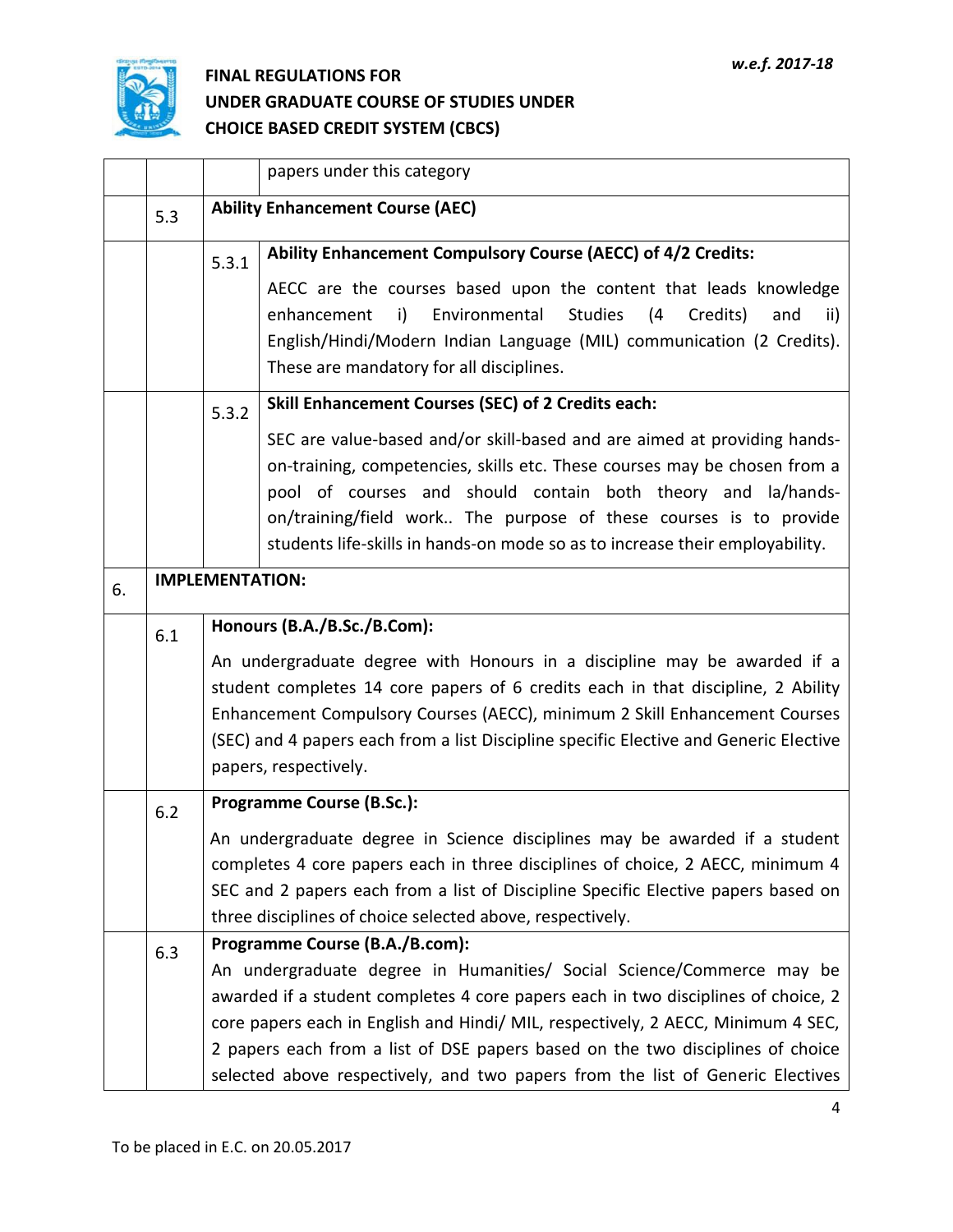

|    |                     | papers.                                                                                                                                                                                                                                                                                                                                                                                                                                                                                                                                                                                                                                                                                                                                                                                                                                                                                                                                         |
|----|---------------------|-------------------------------------------------------------------------------------------------------------------------------------------------------------------------------------------------------------------------------------------------------------------------------------------------------------------------------------------------------------------------------------------------------------------------------------------------------------------------------------------------------------------------------------------------------------------------------------------------------------------------------------------------------------------------------------------------------------------------------------------------------------------------------------------------------------------------------------------------------------------------------------------------------------------------------------------------|
|    | 6.4                 | <b>Total Credits:</b><br><b>Honours Degree Course:</b><br>A student of Honours Degree Course has to pursue 142 credits in six semesters.<br><b>Programme Course:</b>                                                                                                                                                                                                                                                                                                                                                                                                                                                                                                                                                                                                                                                                                                                                                                            |
|    |                     | A student of General Degree Course has to complete 122 credits in six semesters.                                                                                                                                                                                                                                                                                                                                                                                                                                                                                                                                                                                                                                                                                                                                                                                                                                                                |
| 7. | <b>INTAKE:</b>      | As fixed by the University Authority from time to time                                                                                                                                                                                                                                                                                                                                                                                                                                                                                                                                                                                                                                                                                                                                                                                                                                                                                          |
| 8. | <b>ELIGIBILITY:</b> |                                                                                                                                                                                                                                                                                                                                                                                                                                                                                                                                                                                                                                                                                                                                                                                                                                                                                                                                                 |
|    | 8.1                 | % of Marks:                                                                                                                                                                                                                                                                                                                                                                                                                                                                                                                                                                                                                                                                                                                                                                                                                                                                                                                                     |
|    |                     | a) Honours Degree Course:<br>All candidates who have obtained at least 45 % marks in $10+2$ examination are<br>eligible to apply the Honours Degree Course. For SC/ST/OBC/ Differently abled<br>candidates category marks shall be as per rules of state Govt. and University.<br>b) Programme Course:<br>All pass candidates are eligible to apply the General Degree Course.<br>N.B.:<br>1. Only Students who have passed with Mathematics as one of the subjects<br>at the Class XII level are eligible for admission to B.Sc. Honours Course in<br>Economics and Computer Science.<br>2. Only Students who have passed with Chemistry as one of the subjects at<br>the Class XII level are eligible for admission to B.Sc. Honours Course in<br>Microbiology and Nutrition.<br>3. The Candidates who have passed the Vocational Course at 10+2<br>examination are eligible for admission to B.A. (General) / B.Com. (Honours<br>& General). |
|    | 8.2                 | <b>Reservation of Seats:</b>                                                                                                                                                                                                                                                                                                                                                                                                                                                                                                                                                                                                                                                                                                                                                                                                                                                                                                                    |
|    |                     | There will be reservation of seats for SC/ST/OBC/differently abled candidates as per<br>Govt. Rules. For differently-abled candidates minimum disability at least 40% will be<br>considered.                                                                                                                                                                                                                                                                                                                                                                                                                                                                                                                                                                                                                                                                                                                                                    |
|    | 8.3                 | <b>Session Gap:</b><br>For admission to the Under Graduate Course there should not be a gap of more                                                                                                                                                                                                                                                                                                                                                                                                                                                                                                                                                                                                                                                                                                                                                                                                                                             |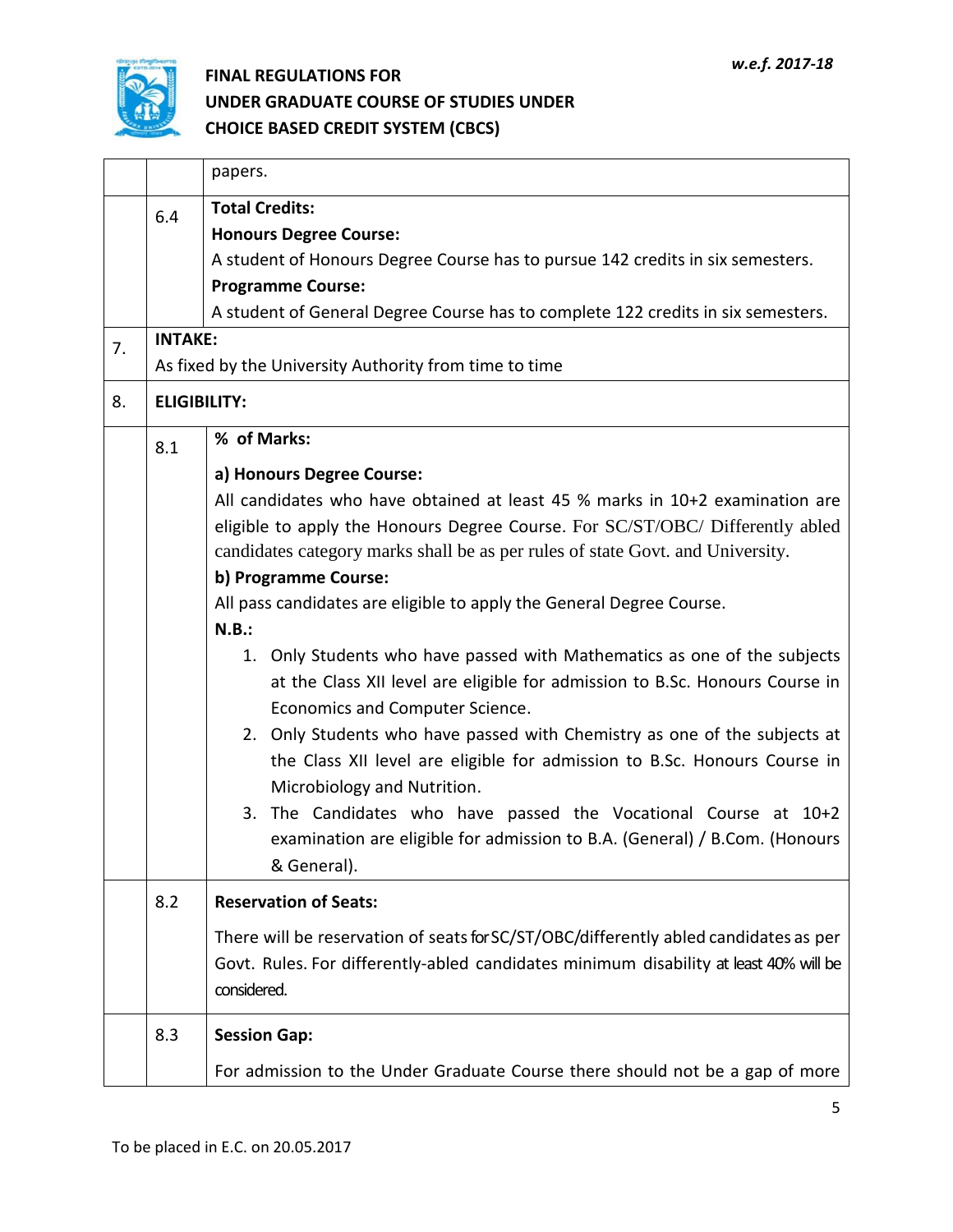

|     |                                      | than 3 years between the year of Higher Secondary Examination and the year of<br>admission to Under Graduate Course of study. In respect of calculation of marks<br>for admission to Under Graduate Course a deduction of 1 % percent per year from<br>the marks of H.S. Subject would be made in case of candidates passing out in<br>previous years. |  |  |  |  |  |  |
|-----|--------------------------------------|--------------------------------------------------------------------------------------------------------------------------------------------------------------------------------------------------------------------------------------------------------------------------------------------------------------------------------------------------------|--|--|--|--|--|--|
| 9.  |                                      | <b>ADMISSION PROCEDURE:</b>                                                                                                                                                                                                                                                                                                                            |  |  |  |  |  |  |
|     |                                      | As per guidelines of Bankura University in compliance with W.B. Govt. Rules                                                                                                                                                                                                                                                                            |  |  |  |  |  |  |
| 10. | FEES:                                |                                                                                                                                                                                                                                                                                                                                                        |  |  |  |  |  |  |
|     |                                      | As notified by the University Authority from time to time                                                                                                                                                                                                                                                                                              |  |  |  |  |  |  |
| 11. |                                      | <b>ACADEMIC SESSION:</b>                                                                                                                                                                                                                                                                                                                               |  |  |  |  |  |  |
|     | i)                                   | The academic session shall be of three year duration consisting of six semesters.                                                                                                                                                                                                                                                                      |  |  |  |  |  |  |
|     | ii)                                  | The academic session normally shall start in July in each year.                                                                                                                                                                                                                                                                                        |  |  |  |  |  |  |
|     |                                      | iii) There shall be at least 90 teaching days in each semester excluding periods of<br>examination and admission etc. for instruction, field work and dissertation                                                                                                                                                                                     |  |  |  |  |  |  |
|     |                                      | iv) The academic sessions including the examinations for first, third and fifth semester<br>are July to December and that for second, fourth and sixth semester are January to<br>June.                                                                                                                                                                |  |  |  |  |  |  |
|     |                                      | v) 2 (two) weeks preparatory leave shall be provided before each Semester examination.                                                                                                                                                                                                                                                                 |  |  |  |  |  |  |
| 12. | <b>EXAMINATION &amp; EVALUATION:</b> |                                                                                                                                                                                                                                                                                                                                                        |  |  |  |  |  |  |
|     | 12.1                                 | <b>Eligibility to appear the examination:</b>                                                                                                                                                                                                                                                                                                          |  |  |  |  |  |  |
|     |                                      | A candidate shall be eligible for appearing at any of the Semesters of U.G.<br>Examination, fulfilling the following two essential conditions:                                                                                                                                                                                                         |  |  |  |  |  |  |
|     |                                      | • Minimum 75% attendance of lectures delivered.                                                                                                                                                                                                                                                                                                        |  |  |  |  |  |  |
|     |                                      | • Students should complete internal assessments.                                                                                                                                                                                                                                                                                                       |  |  |  |  |  |  |
|     | 12.2                                 | <b>Internal Evaluation:</b>                                                                                                                                                                                                                                                                                                                            |  |  |  |  |  |  |
|     |                                      | The evaluation of the students shall be a continuous process and shall be based<br>on their performances in internal and the End-Semester Examination. All the                                                                                                                                                                                         |  |  |  |  |  |  |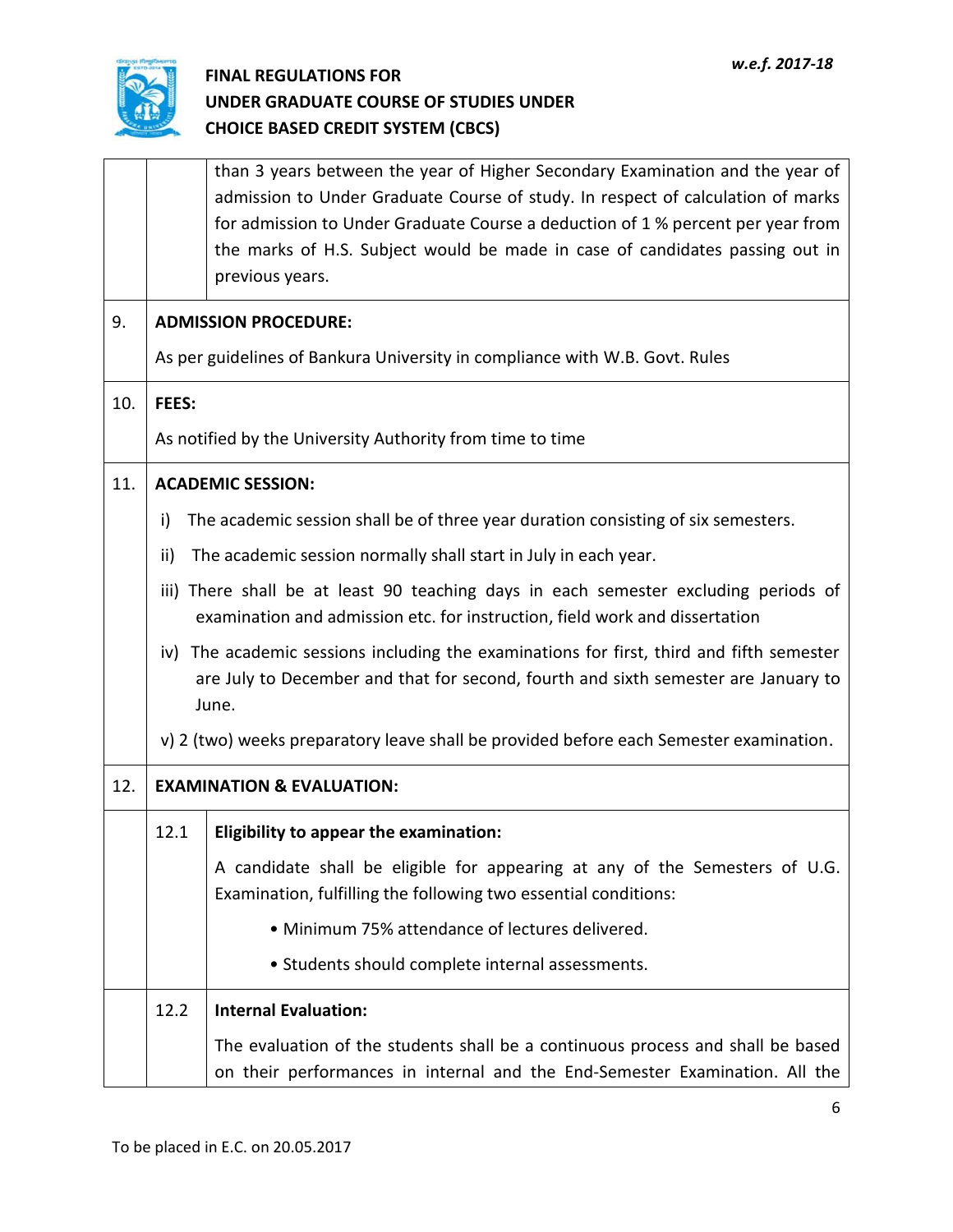

|      |                                                                                                                                                                     | internal continuous evaluation conducted by the internal teachers of the<br>Department. It shall be on the basis of tutorials, term papers, reports, seminar<br>presentations, class tests or any combinations thereof, evenly distributed over the<br>entire period of study. The modalities of such assessment be recorded and<br>documents will be preserved by the respective college and those must be placed<br>before any committee or team constituted by the university for verification<br>purpose. The Internal Assessment marks shall be communicated to the controller<br>section at least 10 days before the commencement of the University<br>examinations.<br>For Ability Enhancement Compulsory Course (AECC), question will be prepared by<br>the University and evaluated by the college concerned. |  |  |  |  |  |  |
|------|---------------------------------------------------------------------------------------------------------------------------------------------------------------------|------------------------------------------------------------------------------------------------------------------------------------------------------------------------------------------------------------------------------------------------------------------------------------------------------------------------------------------------------------------------------------------------------------------------------------------------------------------------------------------------------------------------------------------------------------------------------------------------------------------------------------------------------------------------------------------------------------------------------------------------------------------------------------------------------------------------|--|--|--|--|--|--|
| 12.3 |                                                                                                                                                                     | <b>Final Evaluation:</b><br>The final evaluation in a course means the total or aggregate of the marks<br>obtained in internal evaluation and the marks obtained at the End-Semester<br>Examination (Theoretical & Practical).                                                                                                                                                                                                                                                                                                                                                                                                                                                                                                                                                                                         |  |  |  |  |  |  |
| 12.4 | There shall be one written and one practical examination (where applicable) at<br>the end of each semester as per the prescribed syllabus in the subject concerned. |                                                                                                                                                                                                                                                                                                                                                                                                                                                                                                                                                                                                                                                                                                                                                                                                                        |  |  |  |  |  |  |
| 12.5 | <b>Qualifying Marks:</b>                                                                                                                                            |                                                                                                                                                                                                                                                                                                                                                                                                                                                                                                                                                                                                                                                                                                                                                                                                                        |  |  |  |  |  |  |
|      | 12.5.1                                                                                                                                                              | There shall be no qualifying marks for internal assessment but the<br>candidates shall have to appear at the said part of the examination.<br>There will be no scope of re-appearing in internal assessment<br>examination. Marks awarded in internal assessment will be credited to a<br>candidate's performance in subsequent chances.                                                                                                                                                                                                                                                                                                                                                                                                                                                                               |  |  |  |  |  |  |
|      | 12.5.2                                                                                                                                                              | The qualifying marks for each course shall be 40% in each Semester.                                                                                                                                                                                                                                                                                                                                                                                                                                                                                                                                                                                                                                                                                                                                                    |  |  |  |  |  |  |
| 12.6 |                                                                                                                                                                     | <b>Provisional Result and Grade Card:</b>                                                                                                                                                                                                                                                                                                                                                                                                                                                                                                                                                                                                                                                                                                                                                                              |  |  |  |  |  |  |
|      |                                                                                                                                                                     | The provisional result of each semester will be published stating only the total<br>marks and SGPA obtained by a candidate and the 'Grade Sheet cum Report Card'<br>would be issued showing the details of courses studied (code, title, number of<br>credits, grade secured) along with SGPA of that semester and CGPA of all the                                                                                                                                                                                                                                                                                                                                                                                                                                                                                     |  |  |  |  |  |  |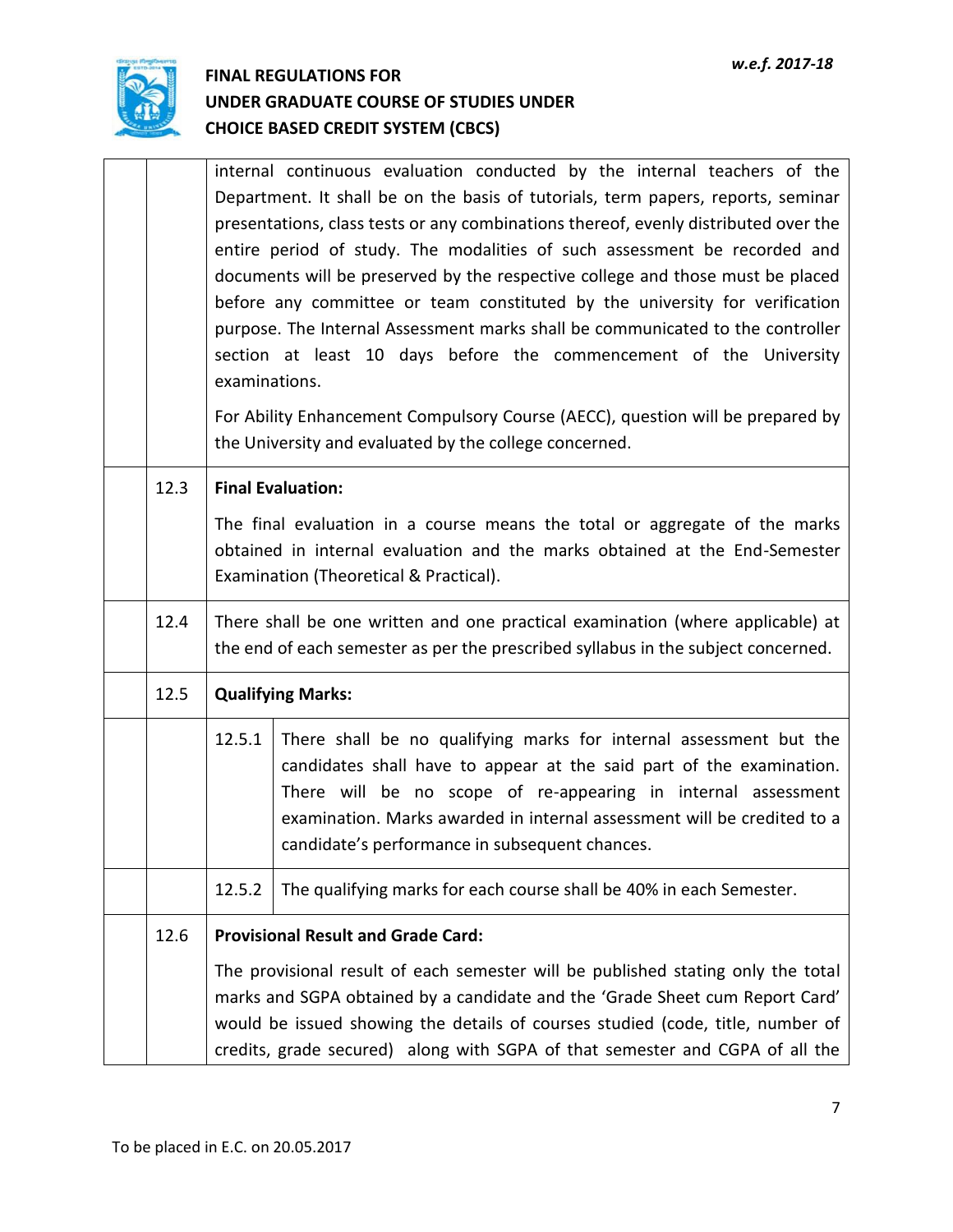

|       | semesters.                                                                                                                                                                                                                                                                                                                                                     |                                                                                                                                                                                                                                                                                                                                                                                                                                                                                                       |              |        |               |                    |  |  |  |  |
|-------|----------------------------------------------------------------------------------------------------------------------------------------------------------------------------------------------------------------------------------------------------------------------------------------------------------------------------------------------------------------|-------------------------------------------------------------------------------------------------------------------------------------------------------------------------------------------------------------------------------------------------------------------------------------------------------------------------------------------------------------------------------------------------------------------------------------------------------------------------------------------------------|--------------|--------|---------------|--------------------|--|--|--|--|
| 12.7  |                                                                                                                                                                                                                                                                                                                                                                | <b>Semester Not Cleared:</b>                                                                                                                                                                                                                                                                                                                                                                                                                                                                          |              |        |               |                    |  |  |  |  |
|       |                                                                                                                                                                                                                                                                                                                                                                | If a candidate fails to secure qualifying (pass) marks in one paper or more in a<br>particular semester examination his/her result of semester examination will be<br>declared as 'SNC' (i.e., Semester Not Cleared). The result of $6th$ semester<br>examination shall be kept withheld unless a candidate clears all the semesters<br>within the stipulated chances. She / he would be declared to have passed the final<br>examination in the year in which she / he clears his/her all semesters. |              |        |               |                    |  |  |  |  |
| 12.8  |                                                                                                                                                                                                                                                                                                                                                                | <b>Position in the Merit List:</b>                                                                                                                                                                                                                                                                                                                                                                                                                                                                    |              |        |               |                    |  |  |  |  |
|       |                                                                                                                                                                                                                                                                                                                                                                | To qualify for position in the merit list a candidate shall have to pass all the<br>semesters in his/her regular chances.                                                                                                                                                                                                                                                                                                                                                                             |              |        |               |                    |  |  |  |  |
| 12.9  |                                                                                                                                                                                                                                                                                                                                                                | Validity of Students Enrollments / Registration:                                                                                                                                                                                                                                                                                                                                                                                                                                                      |              |        |               |                    |  |  |  |  |
|       | A candidate (Honours/General course) shall have to complete each semester<br>examination with 3 (three) consecutive chances including his/her first appearance<br>in the concerned semester examination. If any of the chances mentioned above is<br>not availed of by a candidate within the stipulated period, the chance shall be<br>deemed to have lapsed. |                                                                                                                                                                                                                                                                                                                                                                                                                                                                                                       |              |        |               |                    |  |  |  |  |
| 12.10 |                                                                                                                                                                                                                                                                                                                                                                | <b>Promotion:</b>                                                                                                                                                                                                                                                                                                                                                                                                                                                                                     |              |        |               |                    |  |  |  |  |
|       | In the Semester system, there would be automatic promotion right from the first<br>Semester, till the sixth Semester, irrespective of the marks obtained in the<br>previous Semesters subject to the fact that the eligibility conditions for appearing<br>in the examination are satisfied.                                                                   |                                                                                                                                                                                                                                                                                                                                                                                                                                                                                                       |              |        |               |                    |  |  |  |  |
| 12.11 | <b>Examination:</b>                                                                                                                                                                                                                                                                                                                                            |                                                                                                                                                                                                                                                                                                                                                                                                                                                                                                       |              |        |               |                    |  |  |  |  |
|       | 12.11.1                                                                                                                                                                                                                                                                                                                                                        | <b>Question pattern:</b>                                                                                                                                                                                                                                                                                                                                                                                                                                                                              |              |        |               |                    |  |  |  |  |
|       |                                                                                                                                                                                                                                                                                                                                                                | a) For 40 Marks                                                                                                                                                                                                                                                                                                                                                                                                                                                                                       |              |        |               |                    |  |  |  |  |
|       |                                                                                                                                                                                                                                                                                                                                                                | S.L. No.                                                                                                                                                                                                                                                                                                                                                                                                                                                                                              | Questions to | Out of | Marks of each | <b>Total Marks</b> |  |  |  |  |
|       |                                                                                                                                                                                                                                                                                                                                                                |                                                                                                                                                                                                                                                                                                                                                                                                                                                                                                       | be answered  |        | question      |                    |  |  |  |  |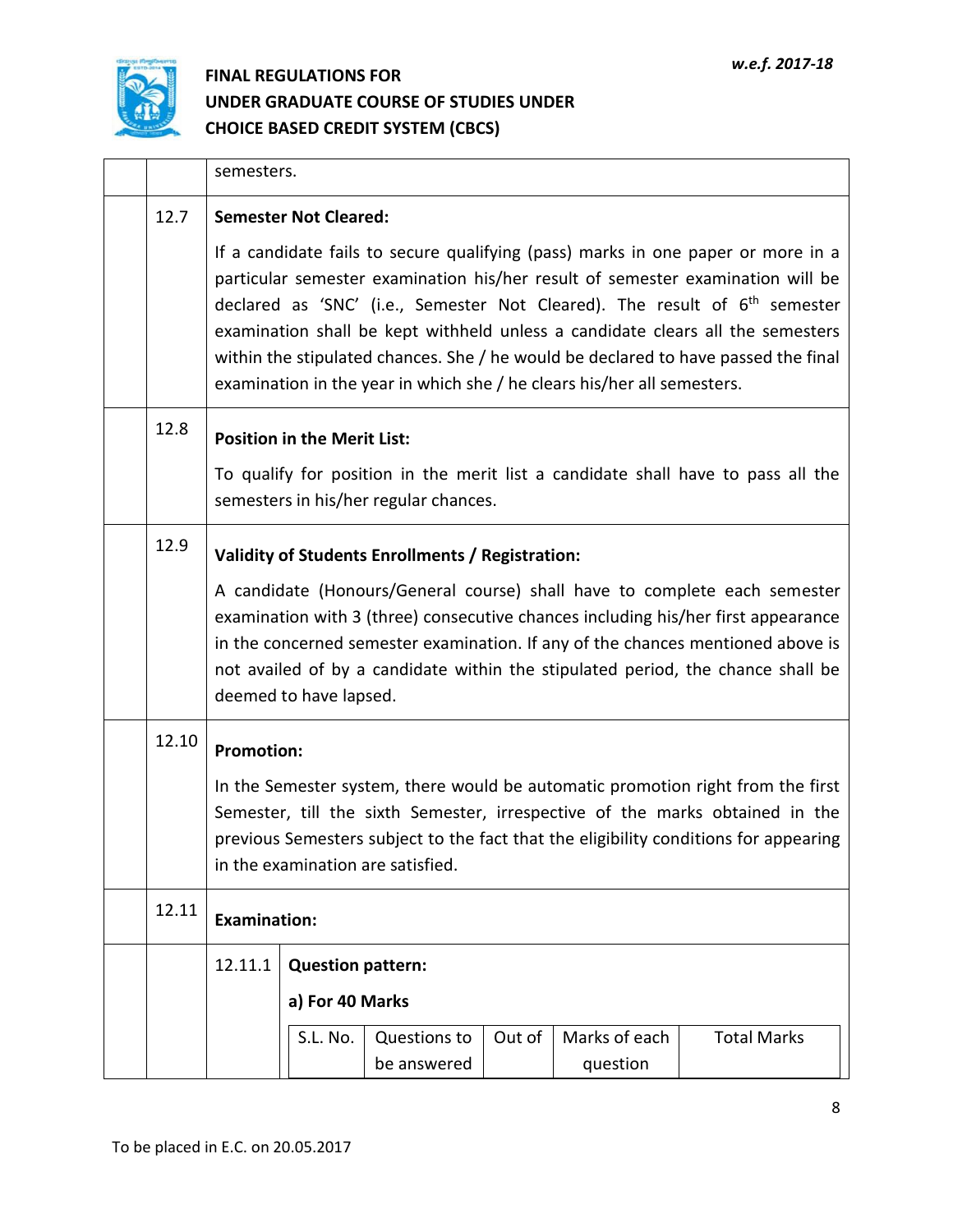

|    |                 |                                                                                                                                                                                                                                                                                                                                          | 1.                                                                                                                                                                                                                                                                                                                                                         | 5                            | 8              | $\overline{2}$                                                            | $5 \times 2 = 10$  |  |  |  |
|----|-----------------|------------------------------------------------------------------------------------------------------------------------------------------------------------------------------------------------------------------------------------------------------------------------------------------------------------------------------------------|------------------------------------------------------------------------------------------------------------------------------------------------------------------------------------------------------------------------------------------------------------------------------------------------------------------------------------------------------------|------------------------------|----------------|---------------------------------------------------------------------------|--------------------|--|--|--|
|    |                 |                                                                                                                                                                                                                                                                                                                                          | 2.                                                                                                                                                                                                                                                                                                                                                         | 4                            | 6              | 5                                                                         | $4 \times 5 = 20$  |  |  |  |
|    |                 |                                                                                                                                                                                                                                                                                                                                          | 3.                                                                                                                                                                                                                                                                                                                                                         | $\mathbf{1}$                 | $\overline{2}$ | 10                                                                        | $1 \times 10 = 10$ |  |  |  |
|    |                 |                                                                                                                                                                                                                                                                                                                                          | b) For 25 Marks                                                                                                                                                                                                                                                                                                                                            |                              |                |                                                                           |                    |  |  |  |
|    |                 |                                                                                                                                                                                                                                                                                                                                          | S.L. No.<br>Questions to                                                                                                                                                                                                                                                                                                                                   |                              | Out of         | Marks of each                                                             | <b>Total Marks</b> |  |  |  |
|    |                 |                                                                                                                                                                                                                                                                                                                                          |                                                                                                                                                                                                                                                                                                                                                            | be answered                  |                | question                                                                  |                    |  |  |  |
|    |                 |                                                                                                                                                                                                                                                                                                                                          | 1.                                                                                                                                                                                                                                                                                                                                                         | 5                            | 8              | $\mathbf{1}$                                                              | $5 \times 1 = 5$   |  |  |  |
|    |                 |                                                                                                                                                                                                                                                                                                                                          | 2.                                                                                                                                                                                                                                                                                                                                                         | $\overline{2}$               | 4              | 5                                                                         | $2 \times 5 = 10$  |  |  |  |
|    |                 |                                                                                                                                                                                                                                                                                                                                          | 3.                                                                                                                                                                                                                                                                                                                                                         | $\mathbf{1}$                 | $\overline{2}$ | 10                                                                        | $1 \times 10 = 10$ |  |  |  |
|    |                 | 12.11.2                                                                                                                                                                                                                                                                                                                                  | The schedule for the End-Semester Examination shall be prepared and<br>announced by the Controller of Examinations. Except for exigencies, all<br>the examinations shall usually be held within the dates specified in the<br>academic calendar                                                                                                            |                              |                |                                                                           |                    |  |  |  |
|    |                 | 12.11.3                                                                                                                                                                                                                                                                                                                                  | Three sets of question paper for each course/ unit will be set by<br>internal/ external paper setter(s) and the Moderation of the paper(s)/<br>unit(s) will be done by Under Graduate Board of Studies (UGBS) of<br>subject concern. The concerned Board of Studies will recommend the<br>names of the paper-setters, moderators, examiners and reviewers. |                              |                |                                                                           |                    |  |  |  |
|    |                 | 12.11.4                                                                                                                                                                                                                                                                                                                                  | <b>Duration of Examinations:</b>                                                                                                                                                                                                                                                                                                                           |                              |                |                                                                           |                    |  |  |  |
|    |                 |                                                                                                                                                                                                                                                                                                                                          |                                                                                                                                                                                                                                                                                                                                                            | <b>Subjects</b>              |                | <b>Full Marks</b>                                                         | <b>Duration</b>    |  |  |  |
|    |                 |                                                                                                                                                                                                                                                                                                                                          |                                                                                                                                                                                                                                                                                                                                                            | Theoretical Paper (Hons/Gen) |                | 40                                                                        | 2 Hour             |  |  |  |
|    |                 |                                                                                                                                                                                                                                                                                                                                          |                                                                                                                                                                                                                                                                                                                                                            | Theoretical Paper (Hons/Gen) |                | 25                                                                        | 1 Hour 15 Minutes  |  |  |  |
|    |                 |                                                                                                                                                                                                                                                                                                                                          |                                                                                                                                                                                                                                                                                                                                                            | Practical Paper (Hons/Gen)   |                | 15                                                                        | 2 Hours            |  |  |  |
| 13 | <b>RESULTS:</b> |                                                                                                                                                                                                                                                                                                                                          |                                                                                                                                                                                                                                                                                                                                                            |                              |                |                                                                           |                    |  |  |  |
|    | 13.1            |                                                                                                                                                                                                                                                                                                                                          |                                                                                                                                                                                                                                                                                                                                                            |                              |                | The final result of a candidate shall be determined on the basis of CGPA. |                    |  |  |  |
|    | 13.2            | Grade Card shall be made as per grading system. Course-wise marks (internal and<br>ESE added together) will be converted into percentage of mark. Percentage of<br>mark will be converted into Grade Letter and Grade Point. Credit and Grade point<br>will be converted into Credit Point. Finally, Semester Grade Point Average (SGPA) |                                                                                                                                                                                                                                                                                                                                                            |                              |                |                                                                           |                    |  |  |  |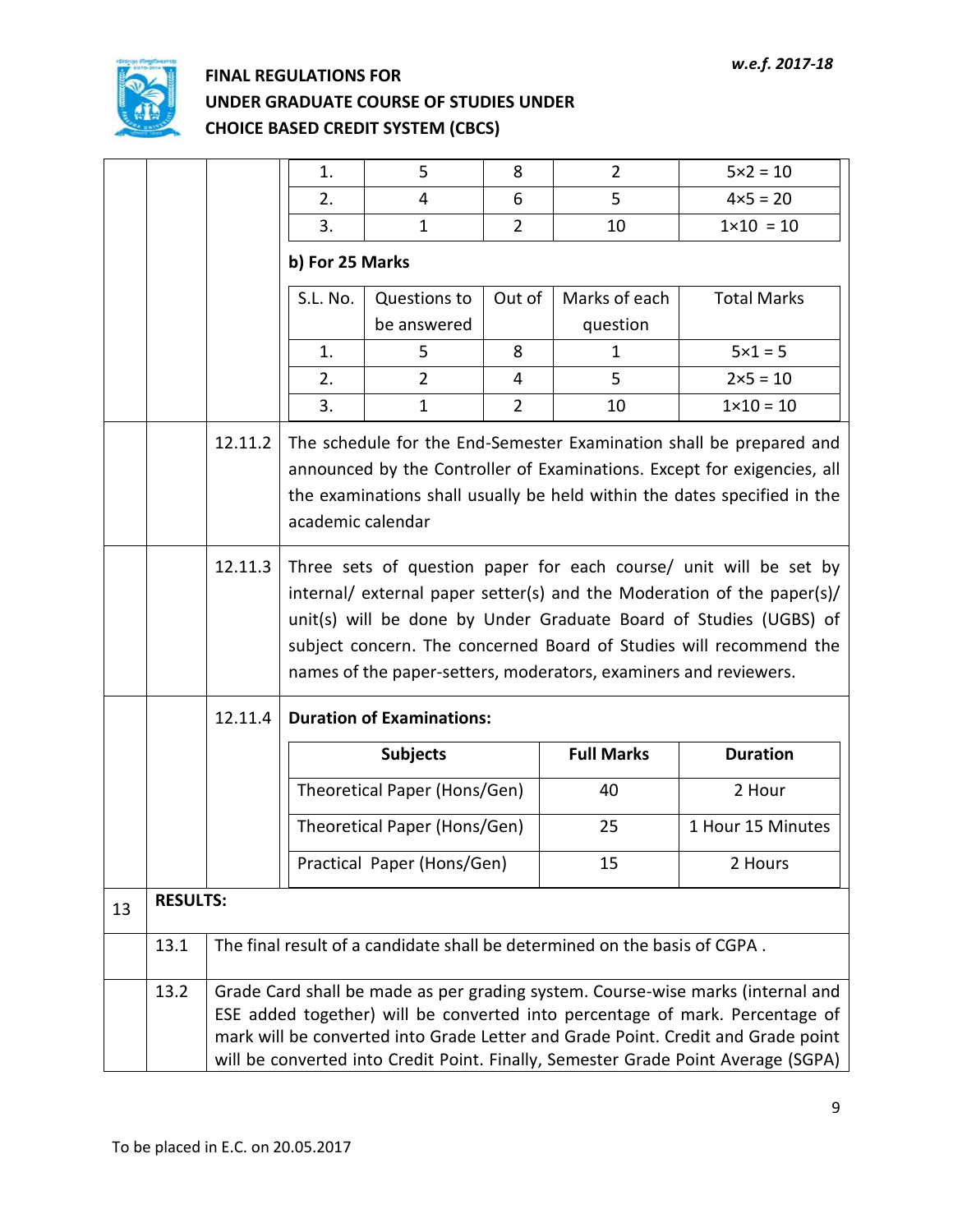

|                                                                  | and Cumulative Grade Point Average (CGPA) will be computed.                             |                |                            |                |                     |  |  |  |
|------------------------------------------------------------------|-----------------------------------------------------------------------------------------|----------------|----------------------------|----------------|---------------------|--|--|--|
| 13.3                                                             | The Grade Card of a Semester shall be issued only after completion of that<br>Semester. |                |                            |                |                     |  |  |  |
| a) Conversion of Marks into grade letter and grade point<br>13.4 |                                                                                         |                |                            |                |                     |  |  |  |
|                                                                  | % of Marks                                                                              |                | <b>Letter Grade</b>        |                | <b>Grade Point</b>  |  |  |  |
|                                                                  | 91 and Above                                                                            |                | O (Outstanding)            |                | 10                  |  |  |  |
|                                                                  | $81 - 90$                                                                               |                | A <sup>+</sup> (Excellent) |                | 9                   |  |  |  |
|                                                                  | $71 - 80$                                                                               |                | A (Very Good)              |                | 8                   |  |  |  |
|                                                                  | $61 - 70$                                                                               |                | $B^+(Good)$                |                | 7                   |  |  |  |
|                                                                  | $56 - 60$                                                                               |                | B (Above Average)          |                | 6                   |  |  |  |
|                                                                  | $51 - 55$                                                                               |                | $C^+$ (Average)            |                | 5.5                 |  |  |  |
|                                                                  | $41 - 50$                                                                               |                | C (Below Average)          |                | 5                   |  |  |  |
|                                                                  | Passed with 40                                                                          |                | P (Pass)                   |                | 4                   |  |  |  |
|                                                                  | Below 40                                                                                |                | F (Fail)                   |                | 0                   |  |  |  |
|                                                                  | Absent                                                                                  |                | Ab                         |                | $\mathbf 0$         |  |  |  |
| b) Computation of SGPA                                           |                                                                                         |                |                            |                |                     |  |  |  |
|                                                                  | Example:                                                                                |                |                            |                |                     |  |  |  |
|                                                                  | Course                                                                                  | Credit         | Grade Letter               | Grade Point    | <b>Credit Point</b> |  |  |  |
|                                                                  | Course 1                                                                                | $\overline{3}$ | A                          | 8              | $3 \times 8 = 24$   |  |  |  |
|                                                                  | Course 2                                                                                | 4              | $B+$                       | $\overline{7}$ | $4 \times 7 = 28$   |  |  |  |
|                                                                  | Course 3                                                                                | $\overline{3}$ | B                          | 6              | $3 \times 6 = 18$   |  |  |  |
|                                                                  | Course 4                                                                                | 4              | B                          | 6              | $4 \times 6 = 24$   |  |  |  |
|                                                                  | <b>TOTAL</b>                                                                            | 14             |                            |                | 94                  |  |  |  |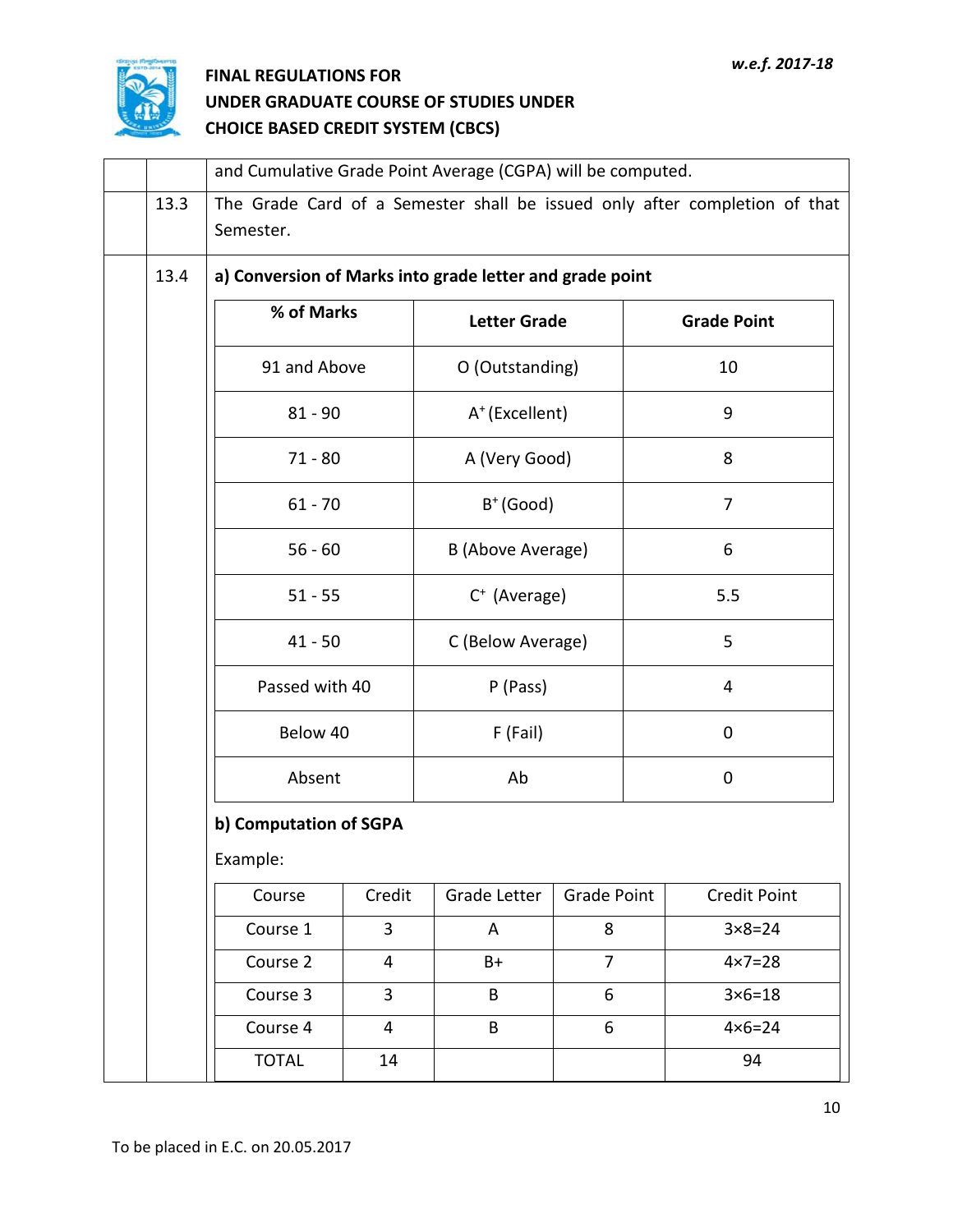

| Example:                              |     |                      |                                     |                          |                                             |  |
|---------------------------------------|-----|----------------------|-------------------------------------|--------------------------|---------------------------------------------|--|
|                                       |     | Semester 1           | Semester 2                          | Semester 3               | Semester 4                                  |  |
| Credit                                | 14  |                      | 16                                  | 15                       | 14                                          |  |
| <b>SGPA</b>                           | 6.7 |                      | 6.3                                 | 6.6                      | 6.7                                         |  |
| Credit×SGPA                           |     | $14 \times 6.7 = 94$ | $16\times 6.3 = 101$                | $15\times 6.6 = 99$      | $14\times 6.7 = 94$                         |  |
| E) Final Result / Grades Description  |     |                      |                                     |                          |                                             |  |
| Semester GPA /<br><b>Program CGPA</b> |     |                      | Alpha-Sign /<br><b>Letter Grade</b> |                          | <b>Result / Class</b><br><b>Description</b> |  |
| 9.00-10.00                            |     | O (Outstanding)      |                                     | Outstanding              |                                             |  |
| $8.00 - 9.00$                         |     | A+ (Excellent)       |                                     |                          | First Class Exemplary                       |  |
| $7.00 - 8.00$                         |     | A (Very Good)        |                                     |                          | <b>First Class Distinction</b>              |  |
| $6.00 - 7.00$                         |     | $B+$ (Good)          |                                     | <b>First Class</b>       |                                             |  |
| $5.50 - 6.00$                         |     |                      | B(Above Average)                    | <b>High Second Class</b> |                                             |  |
| $5.00 - 5.50$                         |     | C (Average)          |                                     | <b>Second Class</b>      |                                             |  |
| $4.00 - 5.00$                         |     | P (Pass)             |                                     | Pass Class               |                                             |  |
|                                       |     | <b>SNC</b>           |                                     | <b>SNC</b>               |                                             |  |
| Below 4.00                            |     | <b>SNC</b>           |                                     | <b>SNC</b>               |                                             |  |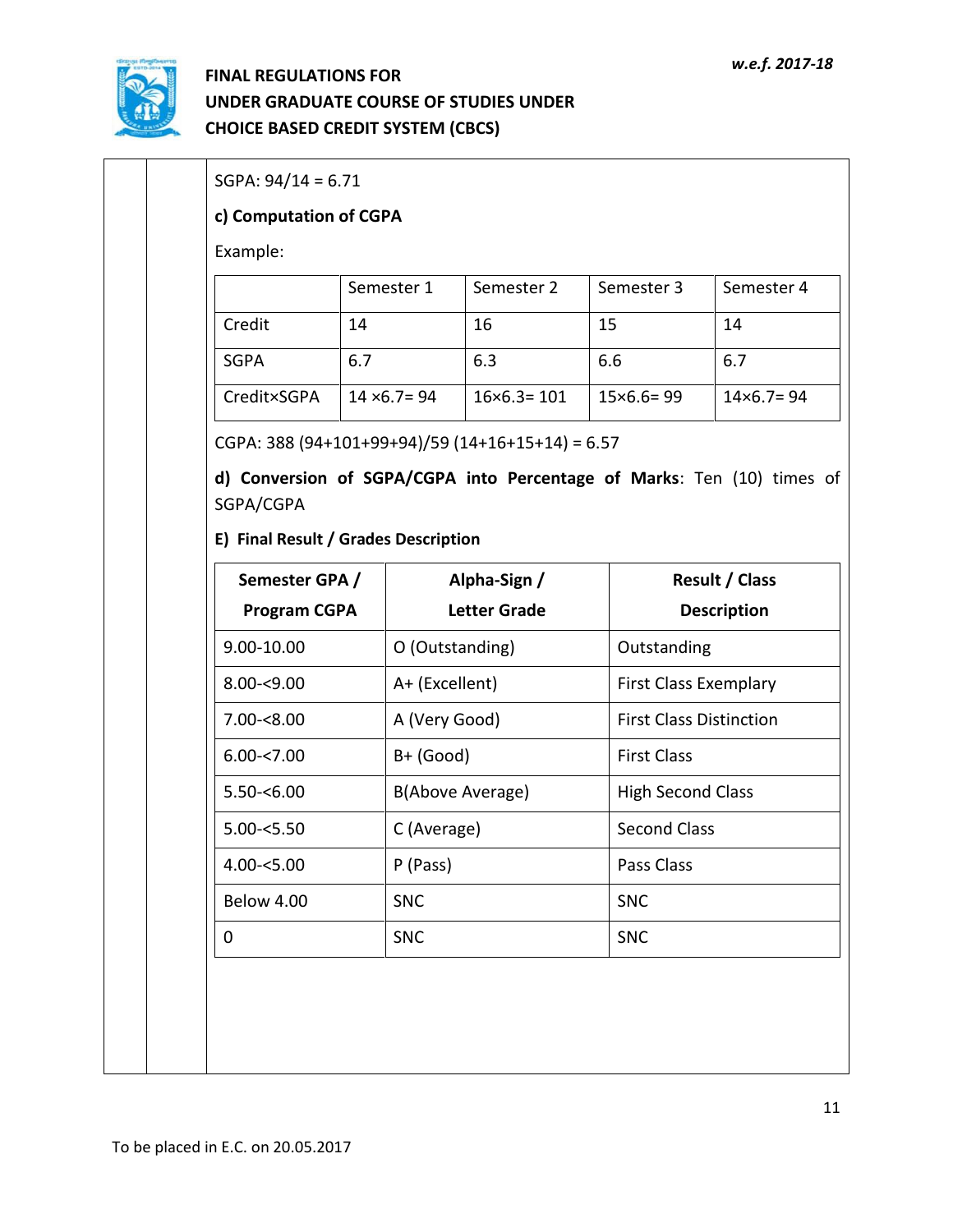

 $\perp$ 

| 14. |      | <b>PROVISIONS FOR REVIEW:</b>                                                                                                                                                                                                                                                                                                                                                                                                                                                                                                                                                                                                                                          |
|-----|------|------------------------------------------------------------------------------------------------------------------------------------------------------------------------------------------------------------------------------------------------------------------------------------------------------------------------------------------------------------------------------------------------------------------------------------------------------------------------------------------------------------------------------------------------------------------------------------------------------------------------------------------------------------------------|
|     | 14.1 | A candidate may apply for Post-publication Review (PPR) of his/her answer-<br>script(s) in the prescribed form and manner and a submission of fees prescribed<br>for the purpose within the date as per notification to be issued by the Controller<br>of Examinations at the time of publication of result. Such applications must be<br>checked and verified by the college(s) concerned as regards to the eligibility of the<br>candidate(s) applying for review. All such applications must be forwarded by the<br>Principal/Teacher-in-Charge of the college concerned.                                                                                           |
|     | 14.2 | There shall be no Post-publication Review of Practical Papers, Oral examinations<br>and Project Work/Field Work, if any.                                                                                                                                                                                                                                                                                                                                                                                                                                                                                                                                               |
|     | 14.3 | Incomplete and faulty application is liable to be rejected without assigning any<br>reason or without any intimation to the candidate/college concerned.                                                                                                                                                                                                                                                                                                                                                                                                                                                                                                               |
|     | 14.4 | Under no circumstances fees for Post-publication Review once paid be refunded                                                                                                                                                                                                                                                                                                                                                                                                                                                                                                                                                                                          |
|     | 14.5 | A student may apply for review of maximum two theoretical answer (Excluding<br>AECC) scripts in the prescribed form provided he/she has secured a minimum<br>grade P in theoretical part of all the courses separately not asked for review of the<br>particular semester examination.                                                                                                                                                                                                                                                                                                                                                                                 |
|     | 14.6 | Post-Publication Review (PPR) and Post-Publication Scrutiny (PPS) of the Same<br>paper(s) in a Subject/Group of Subjects shall not be allowed                                                                                                                                                                                                                                                                                                                                                                                                                                                                                                                          |
|     | 14.7 | <b>Finalization of Review Results:</b>                                                                                                                                                                                                                                                                                                                                                                                                                                                                                                                                                                                                                                 |
|     |      | If the marks awarded by Post-Publication Review Examiner in a Paper do not<br>exceed the original award by more than 20% of the full marks in that Paper, the<br>Review Examiner's award will be accepted as final marks in that Paper. If the<br>increase of marks exceeds 20% of the full marks in that Paper, the answer script<br>will be evaluated by a third examiner (external) and the final marks will be the<br>average of the three examiners. However, if it is found that there was error in<br>calculating total marks of the original award, the increase of marks to the full<br>extent will be accepted as corrected original award of the candidate. |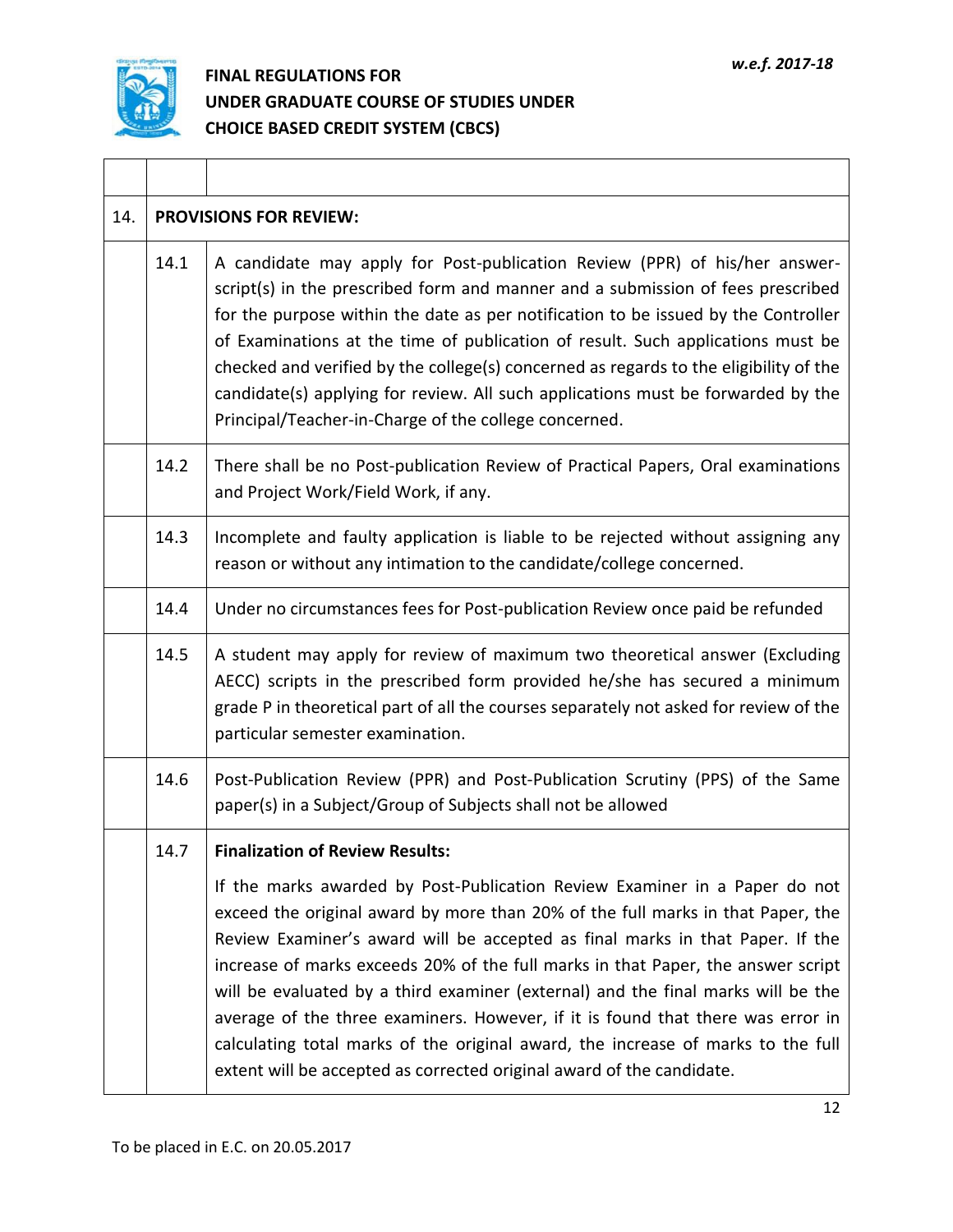

|     |      | If the marks awarded by Post-Publication Review Examiner in a Paper do not<br>reduce the original award by more than 20% of the full marks in that Paper, the<br>Review Examiner's award will be accepted as final marks in that Paper. If the<br>decrease of marks exceeds 20% of the full marks in that Paper, the answer script<br>will be evaluated by a third examiner (external) and the final marks will be the<br>average of the three examiners. However, if it is found that there was error in<br>calculating total marks of the original award, the change of marks to the full<br>extent will be accepted as corrected original award of the candidate. |  |
|-----|------|----------------------------------------------------------------------------------------------------------------------------------------------------------------------------------------------------------------------------------------------------------------------------------------------------------------------------------------------------------------------------------------------------------------------------------------------------------------------------------------------------------------------------------------------------------------------------------------------------------------------------------------------------------------------|--|
|     |      | Any addition or subtraction of marks as declared by the University after Post-<br>Publication Review shall be treated as final and shall be binding on the candidate.<br>No further application for consideration of Post-Publication Review result shall be<br>entertained.                                                                                                                                                                                                                                                                                                                                                                                         |  |
|     |      | The decrease in marks will not be accepted if such reduction results the failure of<br>a successful candidate who has secured already qualifying grade prior to review.                                                                                                                                                                                                                                                                                                                                                                                                                                                                                              |  |
| 15  |      | <b>SCRUTINY OF ANSWER-SCRIPTS(PPS)</b>                                                                                                                                                                                                                                                                                                                                                                                                                                                                                                                                                                                                                               |  |
|     | 15.1 | If the results of a candidate of Honours/Programme Course of any Part of His/her<br>examination do not come under the purview of Post-Publication Review, he/she<br>may apply for Post-Publication Scrutiny of his/her one or more answer-scripts<br>irrespective of marks.                                                                                                                                                                                                                                                                                                                                                                                          |  |
|     | 15.2 | "Post-Publication Scrutiny (PPS)" does not imply re-examination or re-assessment<br>of scripts but involve verification of scripts and records to ascertain-                                                                                                                                                                                                                                                                                                                                                                                                                                                                                                         |  |
|     |      | Marks have been assigned to each of the required number of answers<br>$\bullet$<br>made by an examinee as per instruction printed on the question paper;                                                                                                                                                                                                                                                                                                                                                                                                                                                                                                             |  |
|     |      | Totaling of marks awarded by the examiners on the scripts/marks-slips, as<br>the case may be, has correctly been done.                                                                                                                                                                                                                                                                                                                                                                                                                                                                                                                                               |  |
| 16. |      | <b>COMPENSATORY TIME FOR PERSON WITH DISABILITY (PWD) CANDIDATES:</b>                                                                                                                                                                                                                                                                                                                                                                                                                                                                                                                                                                                                |  |
|     | 16.1 | PWD Candidates are provided extra time of 20 minutes for every hour of<br>examinations subject to maximum limit of one hour as Compensatory time.                                                                                                                                                                                                                                                                                                                                                                                                                                                                                                                    |  |
|     | 16.2 | PWD Candidates are allowed the use of a scribe (amanuensis) who holds lesser                                                                                                                                                                                                                                                                                                                                                                                                                                                                                                                                                                                         |  |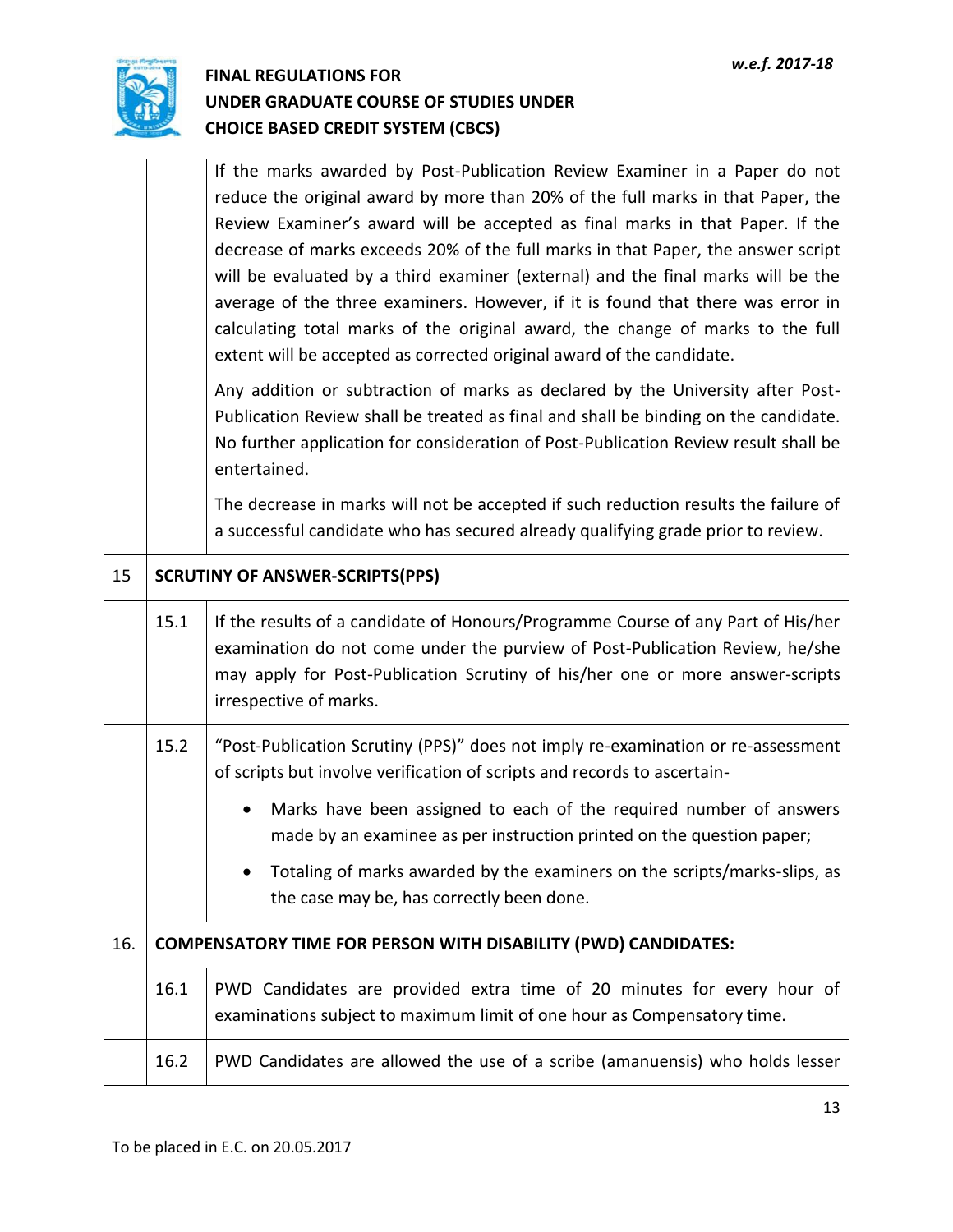

|     |                                                                                            | qualification than the candidate. Scribe is allowed to candidates (i) who have<br>disability in the upper limbs or have loss of finger /hands thereby preventing them<br>from writing. (ii) who are blind or have impaired vision. (iii) who are dyslexic. (iv)<br>who are autistic.                                                                                                                                                                                                                                                                                                                                                                                                                                                                                              |
|-----|--------------------------------------------------------------------------------------------|-----------------------------------------------------------------------------------------------------------------------------------------------------------------------------------------------------------------------------------------------------------------------------------------------------------------------------------------------------------------------------------------------------------------------------------------------------------------------------------------------------------------------------------------------------------------------------------------------------------------------------------------------------------------------------------------------------------------------------------------------------------------------------------|
|     | 16.3                                                                                       | If a PWD candidate wants to avail compensatory time or scribe he/she must apply<br>with all relevant documents to the Principal/TIC during form fill up of each<br>part/semester examination and the same application be forwarded by the<br>Principal/TIC to the Controller of Examinations in time.                                                                                                                                                                                                                                                                                                                                                                                                                                                                             |
|     | 16.4                                                                                       | If it is found that a candidate has used the service of a scribe and/or extra time<br>but does not possess the extent of disability that warrants of use the service of a<br>scribe and/or extra time, he/she will be excluded from the process of evaluation<br>and legal action may be initiated by the authority in this regard.                                                                                                                                                                                                                                                                                                                                                                                                                                               |
| 17. | BREACH OF DISCIPLINE BY ANY EXAMINEE IN CONNECTION WITH UNIVERSITY<br><b>EXAMINATIONS:</b> |                                                                                                                                                                                                                                                                                                                                                                                                                                                                                                                                                                                                                                                                                                                                                                                   |
|     | 17.1                                                                                       | The Centre-in-Charge of any University Examination held at a centre will, on<br>his/her own or on the basis of reports received from the invigilator(s)/members of<br>the visiting team as may be constituted by the Controller of Examinations and<br>duly approved by the Vice-Chancellor expel a candidate from the examination hall<br>debarring him/her from appearing in the examinations of the remaining<br>subject(s)/paper(s), if the candidate is found copying or possessing any paper,<br>book or such other incriminating material(s) or smuggling written answer<br>scripts/loose sheets from outside. On expulsion, he/she will be debarred from<br>appearing at the rest part of the examination and his/her entire examination will<br>be treated as cancelled. |
|     | 17.2                                                                                       | Signature(s) of each of the expelled candidates may be obtained on the<br>incriminating document(s) found in his/her possession and the same must be<br>attached to the main answer script(s). if a candidate refuses to put his/her<br>signature on the incriminating document(s) the invigilator(s)/members of the<br>visiting team will certify the matter and the Centre-in-Charge will take immediate<br>action as in regulation 17.1 on the basis of the certificate/report of the room<br>invigilator(s)/members of the visiting team.                                                                                                                                                                                                                                     |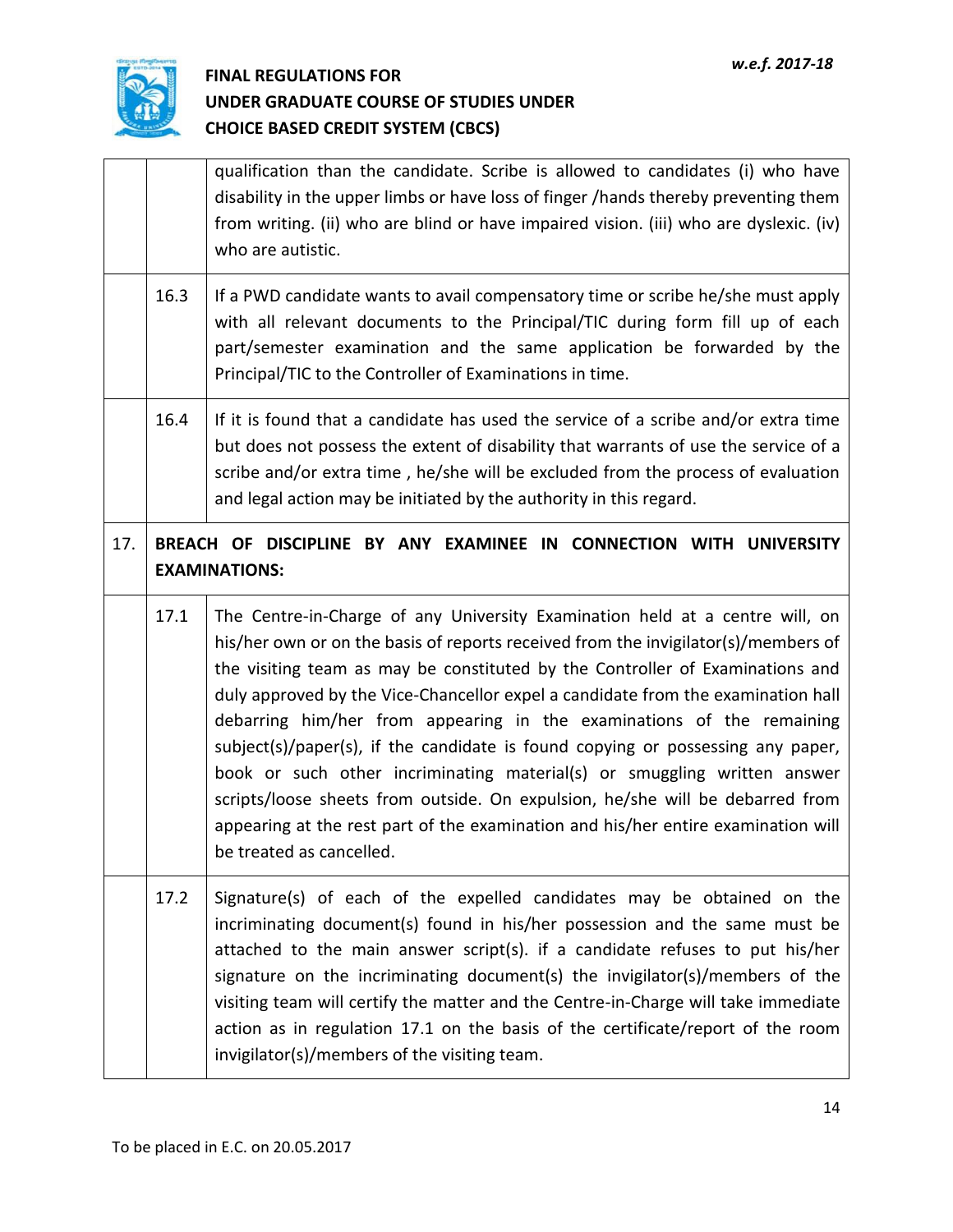

- 17.3 If, however, in the judgment of the Centre-in-Charge, a candidate is found to have committed an offence of a more serious nature, e.g., impersonation, use of filthy languages, indisciplined behaviour, threatening the persons connected with the examination duties and such other activities inside and outside the examination hall/room, the Centre-in-Charge will expel the candidate debarring him/her from appearing in the examination(s) of the remaining subject(s)/paper(s) and send to the Controller of Examinations a list of such candidates along with their answer scripts and a detailed report on the circumstances leading to the action taken by the Centre-in-Charge in a separate packet for record and for placement before the Committee of Discipline for further action. In such cases as detailed in above paragraph the Committee of Discipline, duly constituted by the Vice-Chancellor may note the action, if already taken by the Centre-in-Charge, but will not lessen the penalty already given by the Centre-in-Charge. The Committee of Discipline, however, may recommend further penal action to be taken against such candidate(s). If the Centre-in-Charge, instead of taking any action against such a candidate, forward the case along with the detailed report the Committee of Discipline may take penal action as it may deem fit. 17.4 When the Centre-in-Charge expels any offending candidate from the examination hall, as referred to in the rules above, the order/notification regarding such
- expulsion shall forthwith be circulated in all the examination halls by the Centrein-Charge. Such order/notification shall provide that the offending candidate shall be debarred from appearing in the remaining subject(s)/paper(s). Such order/notification should be pasted on the Notice Board and a copy of the same along with the answer scripts and other documents are to be sent to the Controller of Examinations for subsequent issuance of order/notification including order of cancellation of the entire examination of the candidate(s), to the concerned college for its implementation.
- 17.5 If the candidates are found to consult or talk with each other or change their scheduled seats or exchange answer-scripts/loose sheets etc. during an examination in spite of warnings by the Centre-in-Charge/room invigilator(s), the Centre-in-Charge shall report the matter in details to the University against the concerned candidates together with the relevant answer scripts for placement before the Committee of Discipline.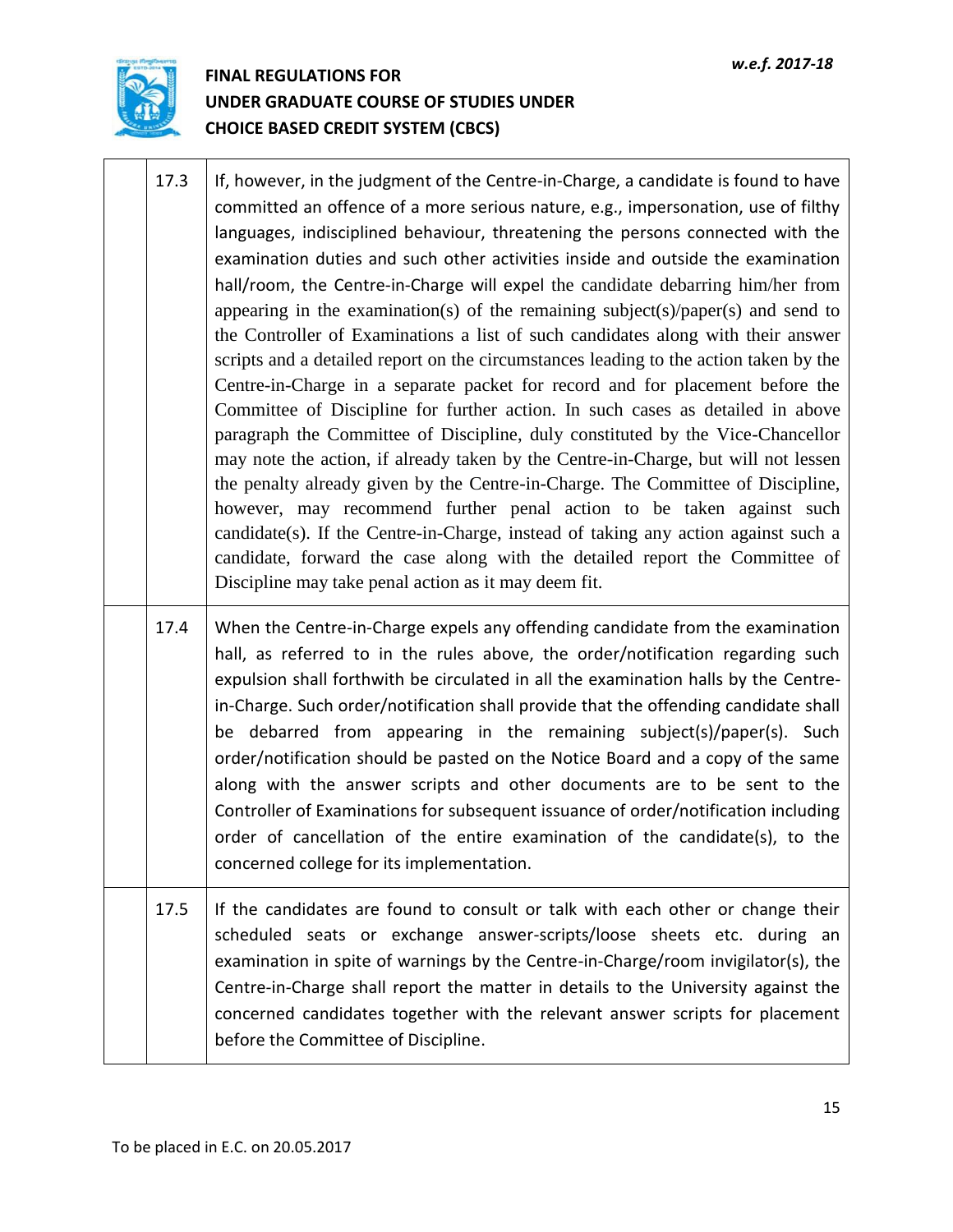$\overline{\phantom{a}}$ 



 $\top$ 

 $\Gamma$ 

| 17.6  | An examiner may forward to the Controller of Examinations of the University<br>through the chairperson of the concerned examination or to the Controller of<br>Examination directly if there is no chairperson in the concerned subject an<br>explanatory report along with the relevant answer script(s) of the candidate(s) for<br>placement of the same before the Committee of Discipline if, in his/her judgment,<br>the candidate/candidates has/have adopted unfair means in answering questions                                                                                                              |
|-------|----------------------------------------------------------------------------------------------------------------------------------------------------------------------------------------------------------------------------------------------------------------------------------------------------------------------------------------------------------------------------------------------------------------------------------------------------------------------------------------------------------------------------------------------------------------------------------------------------------------------|
| 17.7  | If an examinee uses filthy languages against the Centre-in-Charge/Invigilators or<br>Convener/Member(s) of the Visiting Teams or any person connected with the<br>examination or resorts to indiscipline behaviour inside or outside the examination<br>hall or undertakes any unfair means or violates the instructions for the examinees,<br>the Centre-in-Charge may send his/her answer-script of that paper along with a<br>report from the Invigilator(s) with his comment, if any. However, in such case, the<br>examinee will be allowed to sit for the examination in the remaining<br>paper(s)/subject(s). |
| 17.8  | Non-submission of scripts $-$ If an examinee appears at the examination but does<br>not submit his/her answer-script, the matter should be noted in the Attendance<br>Sheet. A diary should be lodged on the day with the local police station. A report<br>along with a copy of the said Diary and a statement from the Invigilator of the<br>concerned examination hall must be sent by the Centre-in-Charge to the<br>Controller of Examinations.                                                                                                                                                                 |
| 17.9  | Torn scripts – In case of a script being willfully torn by a candidate, the fact should<br>be noted in the Attendance Sheet(s) and a report should be sent by the Centre-in-<br>Charge to the Controller of Examinations in a separate packet along with the torn<br>script and a statement from the Invigilator of the concerned examination hall<br>stating the circumstances leading to the incident.                                                                                                                                                                                                             |
| 17.10 | Report on R.A. cases from any quarter should always be supported by<br>documentary evidence or statement of the reporting concerned authority.<br>Without such documentary evidence/statements disposal of the matter cannot be<br>taken up.                                                                                                                                                                                                                                                                                                                                                                         |
| 17.11 | On receipt of the report of malpractice in the examination, as referred to in above<br>the University will direct the concerned candidate to appear before the                                                                                                                                                                                                                                                                                                                                                                                                                                                       |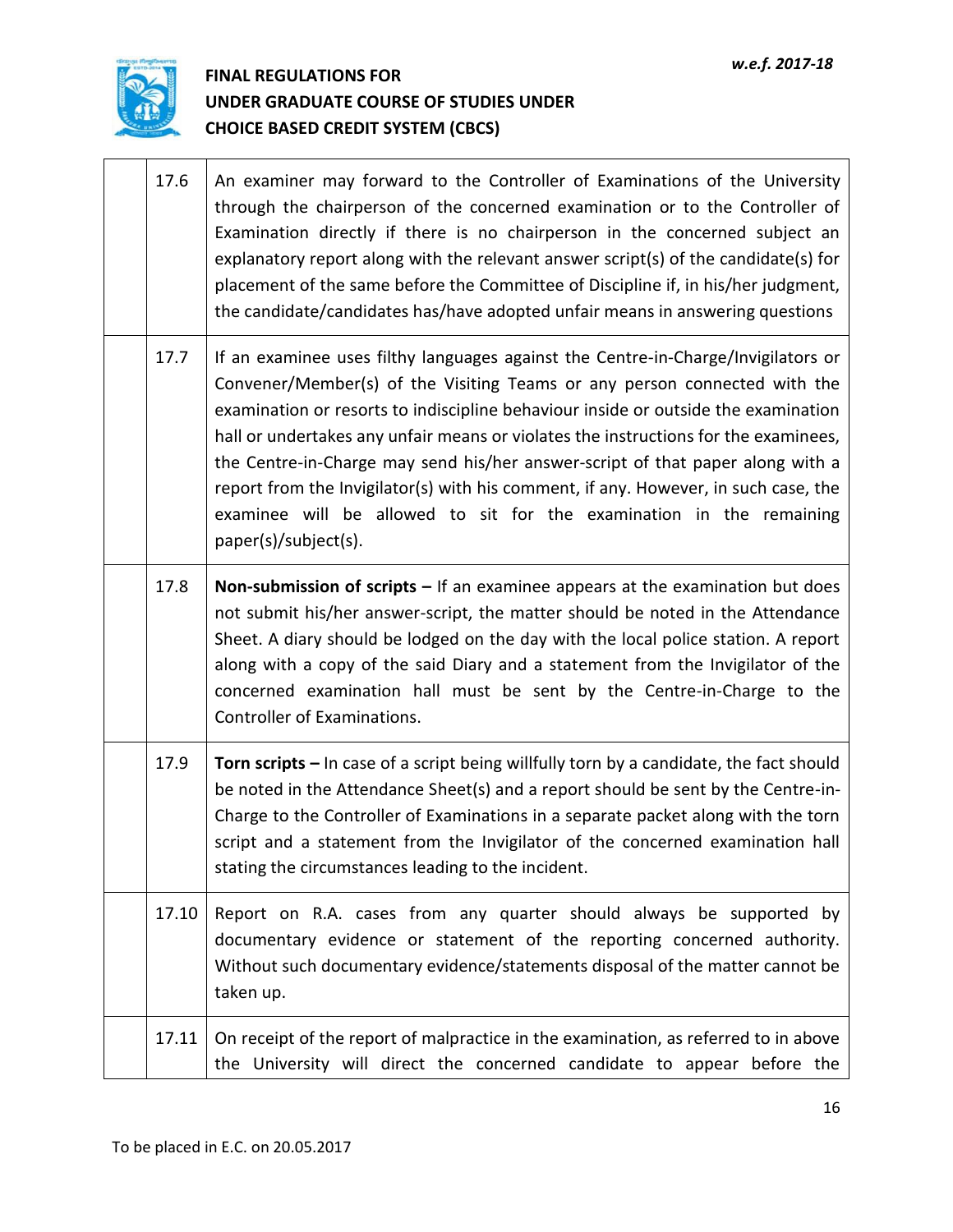

|       | Committee of Discipline and furnish an explanation in writing regarding the<br>charges leveled against the candidate                                                                                                                                                                                                                                                                                                                                   |
|-------|--------------------------------------------------------------------------------------------------------------------------------------------------------------------------------------------------------------------------------------------------------------------------------------------------------------------------------------------------------------------------------------------------------------------------------------------------------|
| 17.12 | If the Committee of Discipline is satisfied that the charge/ charges leveled against<br>any candidate in terms of above mention rules is/ are true, it may recommend any<br>one or multiple of the following actions:-                                                                                                                                                                                                                                 |
|       | 1. Cancellation of examination of the candidate in the concerned paper                                                                                                                                                                                                                                                                                                                                                                                 |
|       | 2. Cancellation of the entire examination of the candidate and if necessary also                                                                                                                                                                                                                                                                                                                                                                       |
|       | 3. Debarment of the candidate from appearing at the University examination for<br>a specified period as it may deem fit according to the gravity of the offence(s)<br>committed. If a candidate does not appear before the Committee of Discipline<br>without assigning any reason, the Committee of Discipline may recommend<br>any or all of the measure(s) as above, as it may deem fit, on the basis of<br>available document(s) in absentia.      |
|       | 4. The Committee after giving due consideration to the report of the Centre-in-<br>Charge and giving the candidate a hearing, if necessary, may recommend<br>exoneration of a candidate from the charges leveled against him/her if in its<br>judgment the candidate concerned is innocent.                                                                                                                                                            |
| 17.13 | The recommendations of the Committee of Discipline will need approval of the<br>Vice-Chancellor before any action can be taken thereon. The Vice-Chancellor may,<br>after considering the recommendations, pass such orders as he/she thinks fit. The<br>Controller of Examinations will take action according to the recommendation of<br>the Committee of Discipline, if approved by the Vice-Chancellor or as per orders<br>of the Vice-Chancellor. |
| 17.14 | All questions arising in relation to the interpretation of these regulations, shall be<br>referred to the Executive Council for decision and the decision of the University<br>Council will be final and binding.                                                                                                                                                                                                                                      |
| 17.15 | The Committee of Discipline (UG Examination) may be constituted with the<br>following members.<br>1) Controller of Examinations (Convenor)                                                                                                                                                                                                                                                                                                             |
|       | 2) Registrar                                                                                                                                                                                                                                                                                                                                                                                                                                           |